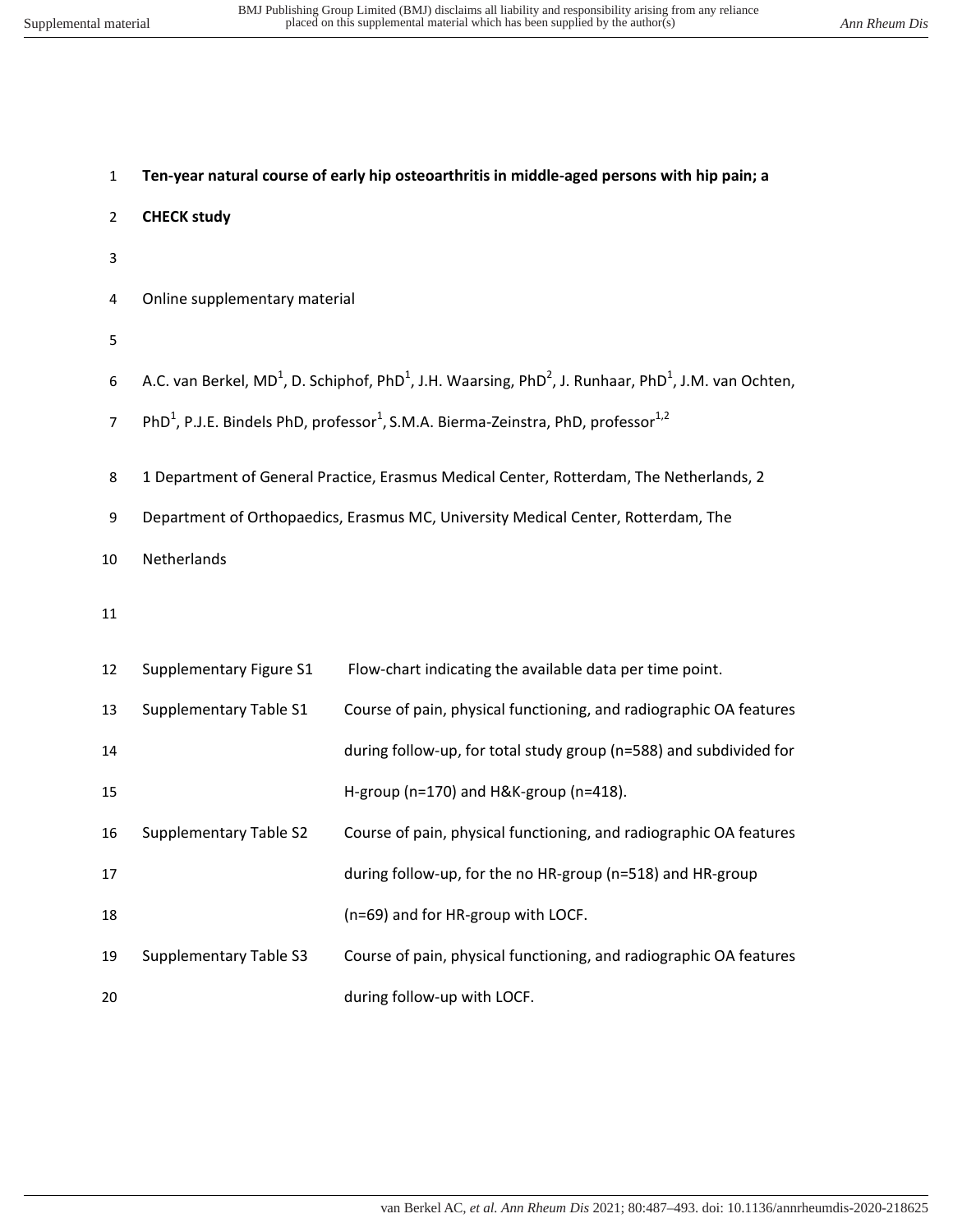



41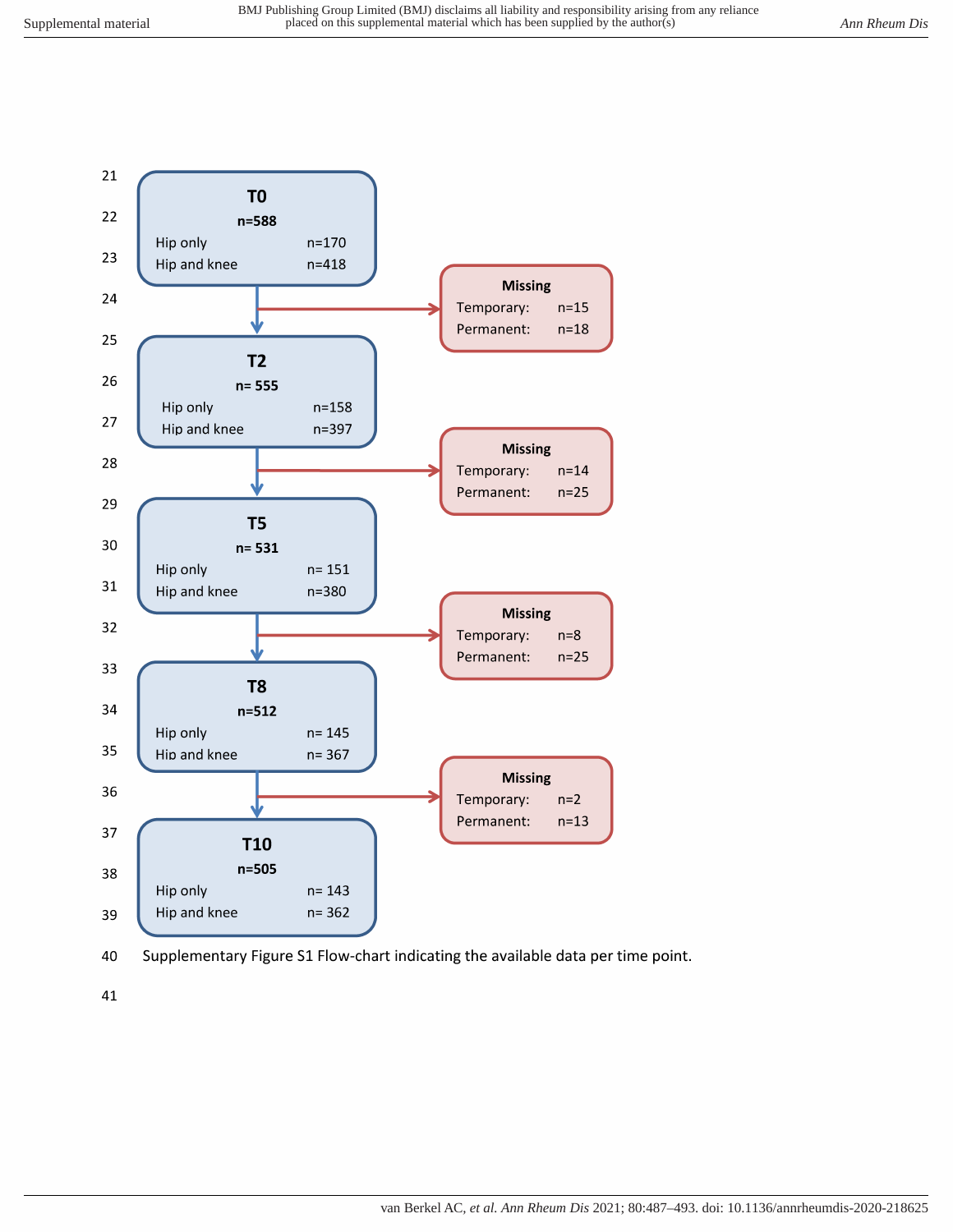- 42 Supplementary Table S1. Course of pain, physical functioning, and radiographic OA features
- 43 during follow-up, for total study group (n=588) and subdivided for H-group (n=170) and H&K-
- 44 group (n=418).

|                                                           | <b>Baseline</b>     | T <sub>2</sub>      | T <sub>5</sub>       | T <sub>8</sub>       | <b>T10</b>            |
|-----------------------------------------------------------|---------------------|---------------------|----------------------|----------------------|-----------------------|
| WOMAC, mean (sd)                                          |                     |                     |                      |                      |                       |
| - Pain (0-20)                                             | 5.4 (±3.4)          | $5.2$ ( $\pm 3.5$ ) | $5.1 (\pm 4.0)$      | $4.5$ ( $\pm 3.6$ )  | $4.7 (\pm 3.8)$       |
| H-group<br>$\circ$                                        | $4.8 (\pm 3.2)$     | $4.3 \ (\pm 3.5)$   | $4.3 \ (\pm 3.9)$    | $3.5$ ( $\pm 3.4$ )  | $3.6 (\pm 3.4)$       |
| H&K-group<br>$\circ$                                      | $5.7$ ( $\pm 3.5$ ) | $5.5$ ( $\pm 3.5$ ) | 5.4 $(\pm 4.0)$      | $4.9$ ( $\pm 3.6$ )  | $5.1 (\pm 3.9)$       |
| - Stiffness (0-8)                                         | $2.8 (\pm 1.7)$     | $2.6 \ (\pm 1.6)$   | $2.8 (\pm 1.8)$      | $2.4 (\pm 1.8)$      | $2.6 (\pm 1.9)$       |
| H-group<br>$\circ$                                        | $2.5$ ( $\pm$ 1.7)  | $2.3$ ( $\pm 1.6$ ) | $2.5$ ( $\pm$ 1.8)   | $2.1 (\pm 1.6)$      | $2.1 (\pm 1.8)$       |
| H&K-group<br>$\circ$                                      | $2.9$ ( $\pm$ 1.7)  | $2.7$ ( $\pm 1.6$ ) | $2.9$ ( $\pm 1.8$ )  | $2.5$ ( $\pm 1.8$ )  | $2.7$ ( $\pm$ 1.9)    |
| - Physical function (0-68)                                | 17.2 (±12.0)        | $16.4 \ (\pm 12.0)$ | 17.6 (±12.0)         | $16.3 \ (\pm 13.0)$  | $16.2 \ (\pm 13.1)$   |
| H-group<br>$\circ$                                        | 14.7 (±11.1)        | $13.4 \ (\pm 10.9)$ | $14.3$ ( $\pm$ 12.8) | $12.4$ ( $\pm$ 11.5) | $12.2$ ( $\pm 10.7$ ) |
| H&K-group<br>$\circ$                                      | $18.3$ (±12.2)      | $17.6 \ (\pm 12.3)$ | $18.8 \ (\pm 13.3)$  | 17.8 (±13.2)         | $17.8 \ (\pm 13.6)$   |
| NRS past week, mean (sd)                                  | $3.7 (\pm 2.1)$     | $3.7 (\pm 2.3)$     | $3.2 (\pm 2.6)$      | $2.7 (\pm 2.5)$      | $2.9$ ( $\pm 2.6$ )   |
| H-group<br>$\circ$                                        | $3.4 (\pm 2.2)$     | $3.0 (\pm 2.4)$     | $3.0 (\pm 2.6)$      | $2.2 (\pm 2.3)$      | $2.5$ ( $\pm 2.5$ )   |
| H&K-group<br>$\circ$                                      | $3.8 (\pm 2.1)$     | $4.0 (\pm 2.2)$     | $3.2 (\pm 2.6)$      | $2.9$ ( $\pm 2.5$ )  | $3.1 (\pm 2.6)$       |
| Use any pain medication, n (%)                            | 250 (43)            | 263 (48)            | 251(47)              | 250 (49)             | 249 (50)              |
| H-group<br>$\circ$                                        | 63 (38)             | 61 (39)             | 61(40)               | 55 (38)              | 57 (40)               |
| H&K-group<br>$\circ$                                      | 187 (46)            | 202 (52)            | 190 (50)             | 195 (53)             | 192 (54)              |
| Hip pain, n (%)                                           | 588 (100)           | 374 (68)            | 301 (57)             | 267 (54)             | 247 (51)              |
| H-group<br>$\circ$                                        | 170 (100)           | 114 (73)            | 90(61)               | 71 (53)              | 57 (44)               |
| H&K-group<br>$\circ$                                      | 418 (100)           | 260 (66)            | 211 (56)             | 196 (54)             | 190 (53)              |
| Knee pain, n (%)                                          | 418 (71)            | 361 (65)            | 327 (62)             | 297 (58)             | 264 (53)              |
| H-group<br>$\circ$                                        | 0(0)                | 58 (37)             | 60 (40)              | 56 (39)              | 50 (37)               |
| H&K-group<br>$\circ$                                      | 418 (100)           | 303 (77)            | 267 (70)             | 241 (66)             | 214 (60)              |
| Morning stiffness (hip) <60 min,                          |                     |                     |                      |                      |                       |
| n (%)                                                     | 326 (55)            | 287 (52)            | 272 (51)             | 239 (47)             | 228 (45)              |
| H-group<br>$\circ$                                        | 101 (59)            | 85 (54)             | 77 (51)              | 61(42)               | 58 (41)               |
| H&K-group<br>$\circ$                                      | 225 (54)            | 202 (51)            | 195 (52)             | 178 (49)             | 170 (47)              |
| Physically active (>30 min) for ≥3<br>times a week, n (%) | 316 (55)            | 319 (60)            | 292 (56)             | 296 (58)             | 276 (56)              |
| H-group<br>$\circ$                                        | 103 (62)            | 90 (58)             | 78 (52)              | 81 (57)              | 80 (56)               |
| H&K-group<br>$\circ$                                      | 213 (53)            | 229 (60)            | 214(57)              | 215 (59)             | 196 (56)              |
| Cumulative sum of HR, n (%)                               | 0(0)                | 13(2)               | 41(7)                | 58 (10)              | 69 (12)               |
| H-group<br>$\circ$                                        | 0(0)                | 8(5)                | 26(15)               | 33 (19)              | 38 (22)               |
| H&K-group<br>$\circ$                                      | 0(0)                | 5(1)                | 15(4)                | 25(6)                | 31(7)                 |
| Cumulative sum of KR, n (%)                               | 0(0)                | 0(0)                | 4(1)                 | 9(2)                 | 10(2)                 |
| H-group<br>$\circ$                                        | 0(0)                | 0(0)                | 0(0)                 | 0(0)                 | 0(0)                  |
| H&K-group<br>$\circ$                                      | 0(0)                | 0(0)                | 4(1)                 | 9(2)                 | 10(2)                 |
| K/L grade $\geq$ 2 either hip, n (%)                      | 110 (19)            | 128 (22)            | 151 (28)             | 183 (35)             | 253 (49)              |
| H-group<br>$\circ$                                        | 38 (23)             | 40 (25)             | 48 (33)              | 54 (39)              | 64 (48)               |
| H&K-group<br>$\circ$                                      | 72 (17)             | 88 (21)             | 103 (26)             | 129 (33)             | 189 (49)              |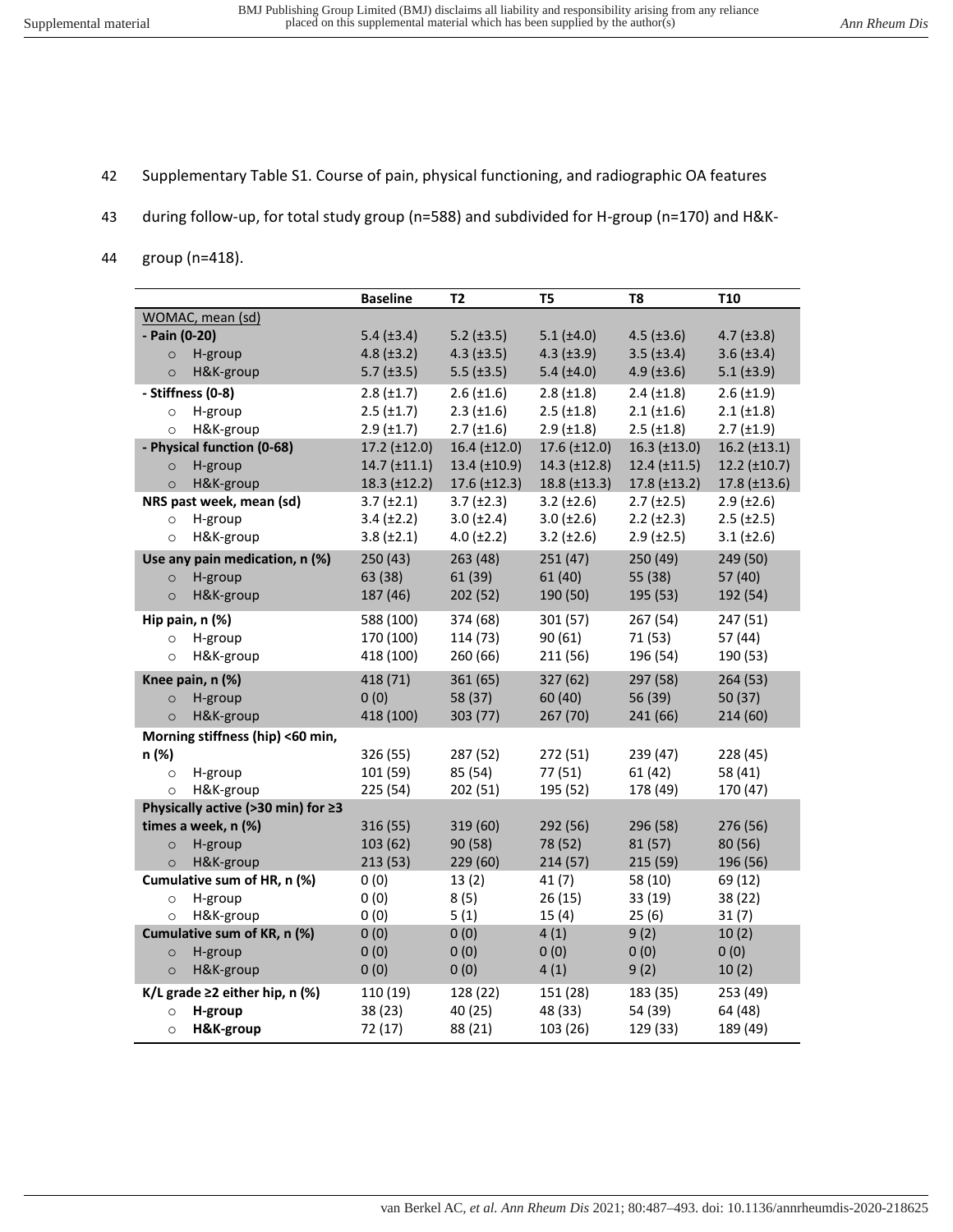| K/L grade $\geq$ 2 either knee, n (%)<br>H-group<br>$\circ$<br>H&K-group<br>$\circ$ | 76 (13)<br>14(8)<br>62(15)   | 119 (20)<br>22(14)<br>97(25) | 178 (37)<br>39(26)<br>157 (42) | 226(51)<br>59 (42)<br>195 (55)  | 294(69)<br>88 (63)<br>248 (70)  |
|-------------------------------------------------------------------------------------|------------------------------|------------------------------|--------------------------------|---------------------------------|---------------------------------|
| Clinical OA* either knee, n (%)<br>H-only<br>$\Omega$<br>H&K<br>$\circ$             | 206 (35)<br>0(0)<br>206 (50) | 278 (47)<br>16(9)<br>262(63) | 323 (55)<br>37(22)<br>286 (68) | 349 (59)<br>46 (27)<br>303 (73) | 366 (62)<br>51 (30)<br>315 (75) |
| Painful internal rotation either                                                    |                              |                              |                                |                                 |                                 |
| hip, $n$ $(\%)$                                                                     | 322 (55)                     | 197 (36)                     | 190 (38)                       | 166 (36)                        | 179 (39)                        |
| H-only<br>$\circ$                                                                   | 101(60)                      | 61(41)                       | 51 (39)                        | 43 (36)                         | 49 (42)                         |
| H&K<br>$\Omega$                                                                     | 221(53)                      | 136(35)                      | 139 (38)                       | 123 (36)                        | 129 (38)                        |
| Painful external rotation either                                                    |                              |                              |                                |                                 |                                 |
| hip, $n$ $(\%)$                                                                     | 160 (35)                     | 86 (17)                      | 115 (20)                       | 86 (15)                         | 89 (20)                         |
| H-only<br>$\circ$                                                                   | 45 (34)                      | 28(20)                       | 31(25)                         | 26(23)                          | 22 (20)                         |
| H&K<br>$\circ$                                                                      | 115 (35)                     | 58 (16)                      | 84 (17)                        | 60(17)                          | 67 (20)                         |
| Painful flexion either hip, n (%)                                                   | 315(54)                      | 227(42)                      | 192 (39)                       | 149 (32)                        | 159 (35)                        |
| H-only<br>$\circ$                                                                   | 94 (56)                      | 65(43)                       | 48 (38)                        | 33 (29)                         | 39(35)                          |
| H&K<br>$\circ$                                                                      | 221(54)                      | 162(41)                      | 144 (39)                       | 116 (33)                        | 120 (35)                        |

45 Values are: mean values ± the standard deviation, or number (percentages %). \*according to

46 the clinical criteria of the American College of Rheumatology; once those clinical ACR criteria

47 are satisfied, the case will be seen as clinical hip or knee OA. NRS= Numeric Rating Scale (0-10).

48 WOMAC = Western Ontario and McMaster osteoarthritis index. K/L= Kellgren and Lawrence

49 score.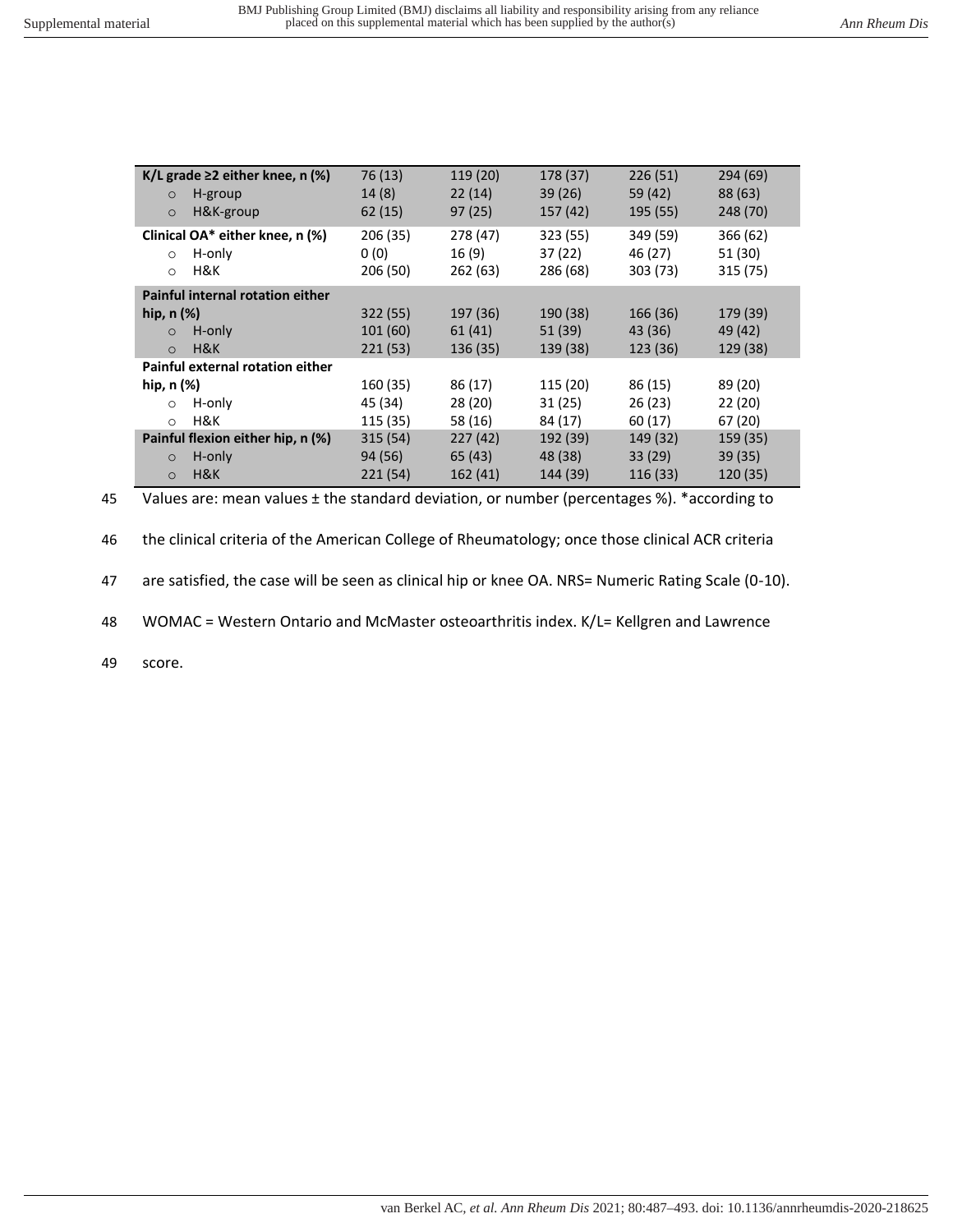- 50 Supplementary Table S2. Course of pain, physical functioning, and radiographic OA features
- 51 during follow-up, for the no HR-group (n=518) and HR-group (n=69) and for HR-group with
- 52 LOCF.

|                                          |                                        | <b>Baseline</b>      | T2                  | T5                  | T <sub>8</sub>       | <b>T10</b>          |  |
|------------------------------------------|----------------------------------------|----------------------|---------------------|---------------------|----------------------|---------------------|--|
|                                          | WOMAC, mean (sd)                       |                      |                     |                     |                      |                     |  |
| - Pain (0-20)                            |                                        |                      |                     |                     |                      |                     |  |
| ٠                                        | No HR-group                            | 5.4 $(\pm 3.4)$      | $5.1$ ( $\pm 3.5$ ) | $5.3 \ (\pm 4.0)$   | $4.7 \ (\pm 3.6)$    | $4.9$ ( $\pm 3.8$ ) |  |
| ٠                                        | HR-group                               | $5.7$ ( $\pm 3.9$ )  | $5.5$ ( $\pm 3.7$ ) | $4.0 (\pm 4.0)$     | $3.6 (\pm 3.8)$      | $3.1 (\pm 3.6)$     |  |
| ٠                                        | *HR-group with LOCF                    | 5.7(±3.9)            | $6.4$ ( $\pm 3.9$ ) | 6.9(±4.1)           | $7.1 (\pm 4.3)$      | 7.1 (±4.3)          |  |
|                                          | - Stiffness (0-8)                      |                      |                     |                     |                      |                     |  |
| $\blacksquare$                           | No HR-group                            | $2.8 \ (\pm 1.7)$    | $2.6 \ (\pm 1.6)$   | $2.9$ ( $\pm 1.8$ ) | $2.4 \ (\pm 1.8)$    | $2.6 \ (\pm 1.9)$   |  |
| ٠                                        | HR-group                               | $2.9$ ( $\pm 1.6$ )  | $2.6 \, (\pm 1.7)$  | $2.5$ ( $\pm 1.8$ ) | $2.1 (\pm 1.8)$      | $2.2 \ (\pm 2.0)$   |  |
| ٠                                        | *HR-group with LOCF                    | 2.9(±1.6)            | 2.9(±1.7)           | $3.1 (\pm 1.8)$     | $3.1 (\pm 1.9)$      | 3.1 (±1.9)          |  |
|                                          | - Physical function (0-68)             |                      |                     |                     |                      |                     |  |
| ٠                                        | No HR-group                            | $16.9$ ( $\pm$ 11.9) | $16.1 (\pm 11.8)$   | $17.8 \ (\pm 13.3)$ | $16.8 \ (\pm 12.9)$  | $16.9$ (±13.1)      |  |
| ٠                                        | HR-group                               | $20.1 (\pm 12.5)$    | $18.5$ (±13.6)      | $15.8 \ (\pm 13.2)$ | $13.3$ ( $\pm$ 13.5) | $12.0 (\pm 12.2)$   |  |
|                                          | <sup>#</sup> HR-group with LOCF        | $20.1$ ( $\pm$ 12.5) | $21.1 (\pm 13.7)$   | $23.9$ (±13.9)      | $24.9$ (±14.6)       | 24.9 (±14.6)        |  |
|                                          | NRS past week, mean (sd)               |                      |                     |                     |                      |                     |  |
| ٠                                        | No HR-group                            | $3.6 \ (\pm 2.1)$    | $3.6 \, (\pm 2.2)$  | $3.2 \ (\pm 2.6)$   | $2.8 (\pm 2.4)$      | $3.0 (\pm 2.7)$     |  |
| ٠                                        | HR-group                               | $4.1 (\pm 2.4)$      | $4.1 (\pm 2.6)$     | $2.9$ ( $\pm 2.9$ ) | $2.3$ ( $\pm 2.5$ )  | $2.2 (\pm 2.4)$     |  |
| ٠                                        | <sup>*</sup> HR-group with LOCF        | 4.1 $(\pm 2.4)$      | $4.6 \ (\pm 2.5)$   | $4.9$ ( $\pm 2.7$ ) | $5.1(\pm 2.7)$       | $5.1$ ( $\pm 2.7$ ) |  |
|                                          | Use any pain medication, n (%)         |                      |                     |                     |                      |                     |  |
| ٠                                        | No HR-group                            | 221(44)              | 227 (48)            | 222 (48)            | 220 (49)             | 224 (52)            |  |
| ٠                                        | HR-group                               | 29(43)               | 35(52)              | 28(41)              | 29(43)               | 24 (36)             |  |
| ٠                                        | <sup>#</sup> HR-group with LOCF        | 29(43)               | 36(53)              | 43(64)              | 45 (66)              | 45 (66)             |  |
|                                          | Hip pain, n (%)                        |                      |                     |                     |                      |                     |  |
| ٠                                        | No HR-group                            | 518 (100)            | 326 (68)            | 266 (58)            | 239 (54)             | 231 (53)            |  |
| ٠                                        | HR-group                               | 69 (100)             | 47 (71)             | 35 (56)             | 27(51)               | 15 (29)             |  |
| ٠                                        | <sup>*</sup> HR-group with LOCF        | 69 (100)             | 59 (87)             | 59 (88)             | 61 (90)              | 61 (90)             |  |
|                                          | Knee pain, n (%)                       |                      |                     |                     |                      |                     |  |
| ٠                                        | No HR-group                            | 386 (75)             | 328 (68)            | 295 (64)            | 265(60)              | 240 (55)            |  |
| ٠                                        | HR-group                               | 31(45)               | 32(47)              | 32(47)              | 31(47)               | 23(35)              |  |
| $\blacksquare$                           | <sup>*</sup> HR-group with LOCF        | 31(45)               | 34 (50)             | 32(48)              | 34 (50)              | 34 (50)             |  |
|                                          | Morning stiffness (hip) <60 min, n (%) |                      |                     |                     |                      |                     |  |
| ٠                                        | No HR-group                            | 282 (54)             | 244 (50)            | 236 (51)            | 210(47)              | 202 (46)            |  |
| ٠                                        | HR-group                               | 43 (62)              | 42 (62)             | 35(52)              | 28 (43)              | 25(38)              |  |
| ٠                                        | <sup>*</sup> HR-group with LOCF        | 43 (62)              | 48 (71)             | 49 (73)             | 51(75)               | 51(75)              |  |
| Physically active (>30 min) for ≥3 times |                                        |                      |                     |                     |                      |                     |  |
|                                          | a week, n (%)                          |                      |                     |                     |                      |                     |  |
| ٠                                        | No HR-group                            | 282 (56)             | 283 (61)            | 257(56)             | 256 (58)             | 239 (56)            |  |
| ٠                                        | HR-group                               | 34 (52)              | 35(52)              | 35(52)              | 40(61)               | 37 (55)             |  |
|                                          | <sup>#</sup> HR-group with LOCF        | 34(52)               | 34(52)              | 35(55)              | 38(58)               | 38 (58)             |  |
|                                          | Cumulative sum of HR, n (%)            |                      |                     |                     |                      |                     |  |
|                                          | No HR-group                            | 0(0)                 | 0(0)                | 0(0)                | 0(0)                 | 0(0)                |  |
| ٠                                        | HR-group                               | 0(0)                 | 13 (19)             | 41 (59)             | 58 (84)              | 69 (100)            |  |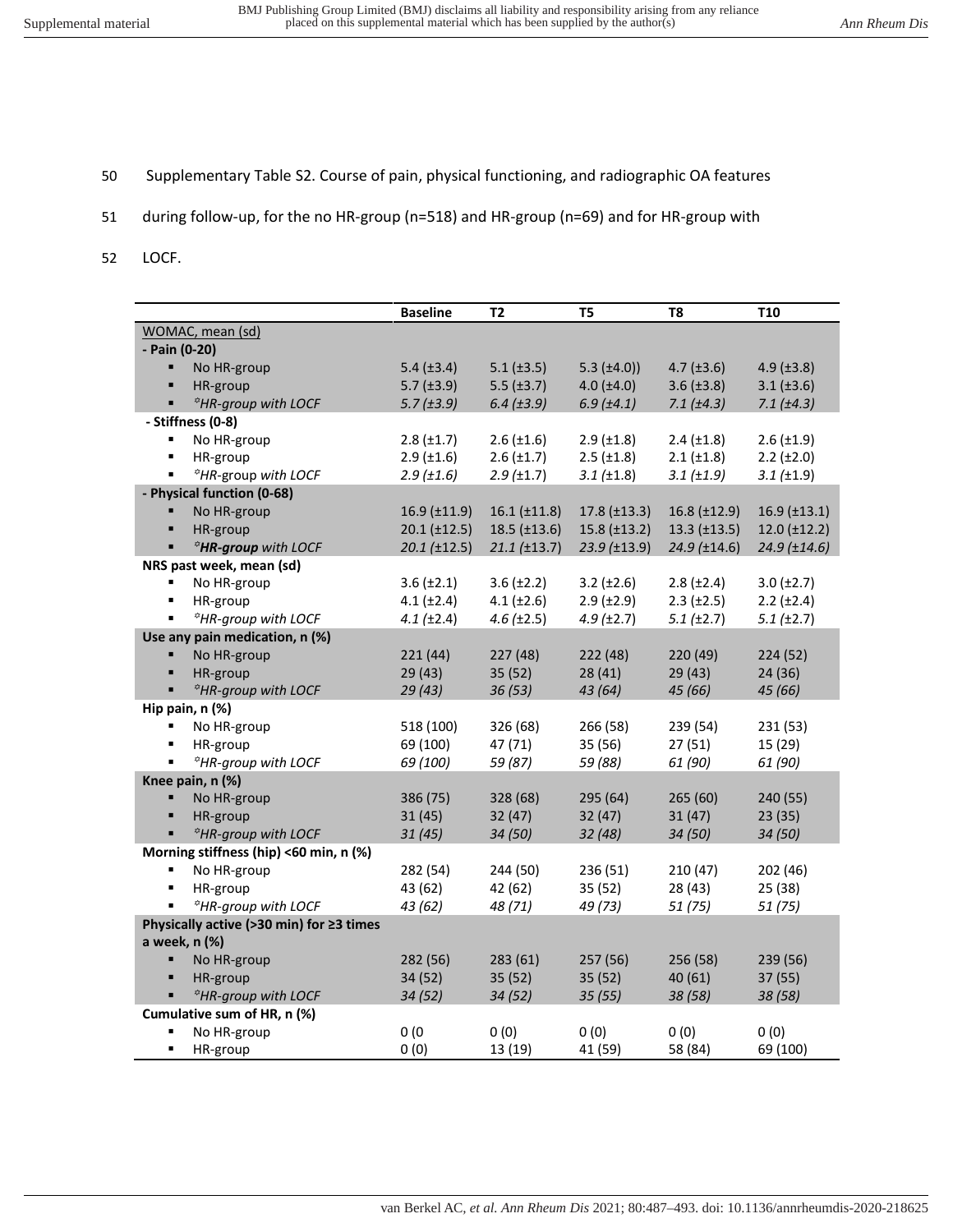| Cumulative sum of KR, n (%)     |                                          |          |          |          |          |          |  |  |  |
|---------------------------------|------------------------------------------|----------|----------|----------|----------|----------|--|--|--|
| п                               | No HR-group                              | 0(0)     | 0(0)     | 4(1)     | 8(2)     | 9(2)     |  |  |  |
| п                               | HR-group                                 | 0(0)     | 0(0)     | 0(0)     | 1(1)     | 1(1)     |  |  |  |
|                                 | K/L grade $\geq$ 2 either hip, n (%)     |          |          |          |          |          |  |  |  |
| ٠                               | No HR-group                              | 73 (14)  | 92(20)   | 134 (30) | 174 (39) | 252 (59) |  |  |  |
|                                 | HR-group                                 | 37 (54)  | 374 (66) | 17 (61)  | 8(73)    |          |  |  |  |
|                                 | K/L grade $\geq$ 2 either knee, n (%)    |          |          |          |          |          |  |  |  |
| п                               | No HR-group                              | 64 (13)  | 103(21)  | 166(37)  | 221(51)  | 293(69)  |  |  |  |
| п                               | HR-group                                 | 12(17)   | 16(24)   | 30(44)   | 33(51)   | 42 (65)  |  |  |  |
|                                 | Clinical OA* either hip, n (%)           |          |          |          |          |          |  |  |  |
| ٠                               | No HR-group                              | 125 (24) | 171 (33) | 205 (40) | 226 (43) | 243 (47) |  |  |  |
| ٠                               | HR-group                                 | 34 (49)  | 43 (62)  | 51 (74)  | 54 (78)  | 54 (78)  |  |  |  |
| Clinical OA* either knee, n (%) |                                          |          |          |          |          |          |  |  |  |
| п                               | No HR-group                              | 194 (38) | 253(49)  | 296 (57) | 320 (62) | 335 (65) |  |  |  |
| п                               | HR-group                                 | 12(17)   | 24(35)   | 26(38)   | 28 (41)  | 30(44)   |  |  |  |
|                                 | Painful internal rotation any hip, n (%) |          |          |          |          |          |  |  |  |
| ٠                               | No HR-group                              | 271 (53) | 166 (34) | 160 (35) | 151 (34) | 163 (37) |  |  |  |
| ٠                               | HR-group                                 | 50 (73)  | 30(55)   | 29 (74)  | 14 (70)  | 14 (78)  |  |  |  |
| ٠                               | *HR-group with LOCF                      | 50(73)   | 41 (60)  | 50 (75)  | 53 (79)  | 53 (79)  |  |  |  |
|                                 | Painful external rotation any hip, n (%) |          |          |          |          |          |  |  |  |
| п                               | No HR-group                              | 131 (33) | 69(13)   | 101(22)  | 77(18)   | 80(19)   |  |  |  |
| п                               | HR-group                                 | 28(50)   | 17(32)   | 13(45)   | 8(44)    | 8(67)    |  |  |  |
| п                               | <sup>*</sup> HR-group with LOCF          | 28(50)   | 27(42)   | 36(56)   | 37(58)   | 37(58)   |  |  |  |
| Painful flexion any hip, n (%)  |                                          |          |          |          |          |          |  |  |  |
| ٠                               | No HR-group                              | 265 (52) | 199 (41) | 174 (38) | 138 (31) | 146 (34) |  |  |  |
| ٠                               | HR-group                                 | 48 (71)  | 28(51)   | 17 (55)  | 17 (65)  | 12 (75)  |  |  |  |
| ٠                               | <sup>*</sup> HR-aroup with LOCF          | 48 (71)  | 39 (57)  | 42 (63)  | 45 (67)  | 45 (67)  |  |  |  |

53 Values are: mean values ± the standard deviation, or number (percentages %). \*according to

54 the clinical criteria of the American College of Rheumatology; once those clinical ACR criteria

55 are satisfied, the case will be seen as clinical hip or knee OA. NRS= Numeric Rating Scale (0-10).

56 WOMAC = Western Ontario and McMaster osteoarthritis index. K/L= Kellgren and Lawrence

57 score. <sup>*a*</sup> HR-group with LOCF: for the participants of the HR-group we also show the

58 observations with the last observation carried forward (LOCF) up to the last visit prior to HR.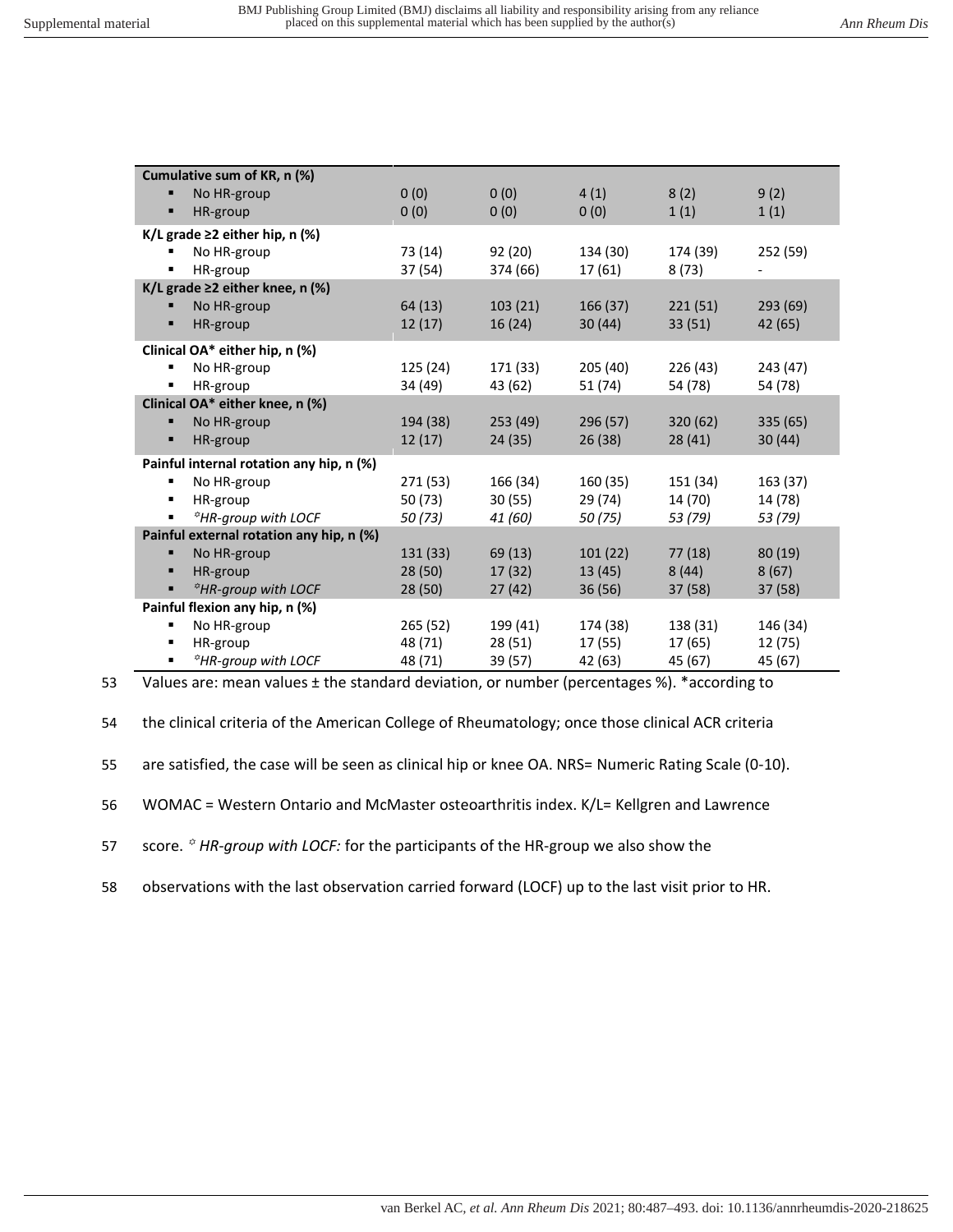## 59 Supplementary Table S3. Course of pain, physical functioning, and radiographic OA feature

60 during follow-up with LOCF.

|                                             | <b>Baseline</b>      | T <sub>2</sub>             | T <sub>5</sub>       | T8                  | T10                 |
|---------------------------------------------|----------------------|----------------------------|----------------------|---------------------|---------------------|
| WOMAC, mean (sd)                            |                      |                            |                      |                     |                     |
| - Pain (0-20)                               | $5.4$ ( $\pm 3.4$ )  | 5.3 $(\pm 3.6)$            | $5.5$ ( $\pm 4.0$ )  | $5.0$ ( $\pm 3.8$ ) | $5.2$ ( $\pm 3.9$ ) |
| H-group with LOCF for HR<br>$\circ$         | 4.8 $(\pm 3.2)$      | $4.6 \ (\pm 3.6)$          | $5.1 (\pm 3.9)$      | $4.6 \ (\pm 3.8)$   | $4.8 (\pm 3.7)$     |
| H&K-group with LOCF for HR<br>$\circ$       | $5.7$ ( $\pm 3.5$ )  | $5.6 \ (\pm 3.6)$          | $5.6 (\pm 4.0)$      | $5.1 (\pm 3.7)$     | $5.4 (\pm4.0)$      |
| - Stiffness (0-8)                           | $2.8 \ (\pm 1.7)$    | $2.6 \ (\pm 1.6)$          | $2.9$ ( $\pm 1.8$ )  | $2.5$ ( $\pm 1.8$ ) | $2.7 (\pm 1.9)$     |
| H-group with LOCF for HR<br>$\circ$         | $2.5$ ( $\pm 1.6$ )  | $2.4$ ( $\pm 1.6$ )        | $2.6 (\pm 1.7)$      | $2.4$ ( $\pm 1.8$ ) | $2.4$ ( $\pm 1.8$ ) |
| H&K-group with LOCF for HR<br>$\circ$       | $2.9$ ( $\pm$ 1.7)   | $2.7 (\pm 1.6)$            | $3.0 (\pm 1.8)$      | $2.6 \ (\pm 1.8)$   | $2.8 (\pm 1.9)$     |
| - Physical function (0-68)                  | $17.2$ ( $\pm$ 12.0) | $16.7 (\pm 12.1)$          | $18.6 \, (\pm 13.5)$ | $17.8 \ (\pm 13.4)$ | $18.0 (\pm 13.6)$   |
| H-group with LOCF for HR<br>$\circ$         | 14.7 (±11.1)         | $14.2$ ( $\pm$ 11.4)       | $16.6 \ (\pm 13.1)$  | $15.8 \ (\pm 12.9)$ | $15.8 \ (\pm 12.1)$ |
| H&K-group with LOCF for HR<br>$\circ$       | $18.3$ ( $\pm$ 12.2) | $17.7 \text{ } (\pm 12.3)$ | $19.3 \ (\pm 13.6)$  | $18.6 \ (\pm 13.5)$ | 18.8 (±14.0)        |
| NRS past week, mean (sd)                    | $3.7 (\pm 2.1)$      | $3.7 (\pm 2.3)$            | $3.4 (\pm 2.7)$      | $3.1 (\pm 2.6)$     | $3.3 \ (\pm 2.8)$   |
| H-group with LOCF for HR<br>$\circ$         | $3.4 (\pm 2.2)$      | $3.2 \ (\pm 2.3)$          | $3.6 \ (\pm 2.6)$    | $3.1 (\pm 2.7)$     | $3.3 \ (\pm 2.8)$   |
| H&K-group with LOCF for HR<br>$\circ$       | $3.8 (\pm 2.1)$      | $4.0 (\pm 2.2)$            | $3.4 (\pm 2.7)$      | $3.1 (\pm 2.6)$     | $3.4 (\pm 2.7)$     |
| Use any pain medication, n (%)              | 250 (43)             | 264 (48)                   | 266 (50)             | 266 (52)            | 270 (54)            |
| H-group with LOCF for HR<br>$\circ$         | 63(38)               | 62 (40)                    | 72 (48)              | 68 (47)             | 73 (51)             |
| H&K-group with LOCF for HR<br>$\circ$       | 187 (46)             | 202 (52)                   | 194 (51)             | 198 (54)            | 197 (55)            |
| Hip pain, n (%)                             | 588 (100)            | 386 (70)                   | 325 (61)             | 301 (59)            | 293 (58)            |
| H-group with LOCF for HR<br>$\circ$         | 170 (100)            | 121(77)                    | 108 (72)             | 96 (66)             | 85 (59)             |
| H&K-group with LOCF for HR<br>$\circ$       | 418 (100)            | 265(67)                    | 217 (57)             | 205 (56)            | 208 (58)            |
| Knee pain, n (%)                            | 418 (71)             | 363 (66)                   | 327 (62)             | 300 (59)            | 275 (55)            |
| H-group with LOCF for HR<br>$\circ$         | 0(0)                 | 57 (36)                    | 54 (36)              | 53 (36)             | 50(35)              |
| H&K-group with LOCF for HR<br>$\circ$       | 418 (100)            | 306 (77)                   | 273 (72)             | 247 (68)            | 225(63)             |
| Morning stiffness(hip)<60 min, n (%)        | 326 (55)             | 293 (53)                   | 286 (54)             | 262 (51)            | 254 (50)            |
| H-group with LOCF for HR<br>$\circ$         | 101 (59)             | 90(57)                     | 87 (58)              | 78 (53)             | 75 (52)             |
| H&K-group with LOCF for HR<br>$\circ$       | 225 (54)             | 203 (51)                   | 199 (53)             | 184 (50)            | 179 (49)            |
| Physically active (>30 min) for ≥3 times a  |                      |                            |                      |                     |                     |
| week, n (%)                                 | 316 (55)             | 318 (60)                   | 292 (56)             | 294 (58)            | 277 (56)            |
| H-group with LOCF for HR<br>$\circ$         | 103 (62)             | 89 (58)                    | 80 (54)              | 82 (57)             | 82 (58)             |
| H&K-group with LOCF for HR<br>$\circ$       | 213(53)              | 229 (60)                   | 212(57)              | 212 (58)            | 195 (55)            |
| Painful internal rotation either hip, n (%) | 322 (55)             | 208 (38)                   | 211 (40)             | 205 (40)            | 217(43)             |
| H-only with LOCF for HR<br>$\circ$          | 101 (60)             | 68 (43)                    | 67(45)               | 67 (46)             | 73 (51)             |
| H&K with LOCF for HR<br>$\circ$             | 221 (53)             | 140 (35)                   | 477 (38)             | 138 (38)            | 144 (40)            |
| Painful external rotation either hip, n (%) | 160 (35)             | 96 (19)                    | 138 (26)             | 115 (23)            | 118 (24)            |
| H-group with LOCF for HR<br>$\circ$         | 45 (34)              | 34(23)                     | 45 (30)              | 44 (31)             | 39 (28)             |
| H&K-group with LOCF for HR<br>$\circ$       | 115 (28)             | 62(17)                     | 93(25)               | 71 (20)             | 79 (22)             |
| Painful flexion either hip, n (%)           | 315 (54)             | 238 (43)                   | 217(41)              | 183 (36)            | 192 (38)            |
| H H-group with LOCF for HR<br>$\circ$       | 94 (56)              | 72 (46)                    | 65 (38)              | 57 (39)             | 61(42)              |
| H&K-group with LOCF for HR<br>$\circ$       | 221 (54)             | 166 (42)                   | 152 (40)             | 126 (34)            | 131 (36)            |

<sup>61</sup> Values are: mean values ± the standard deviation, or number (percentages %). \*according to

62 the clinical criteria of the American College of Rheumatology; once those clinical ACR criteria